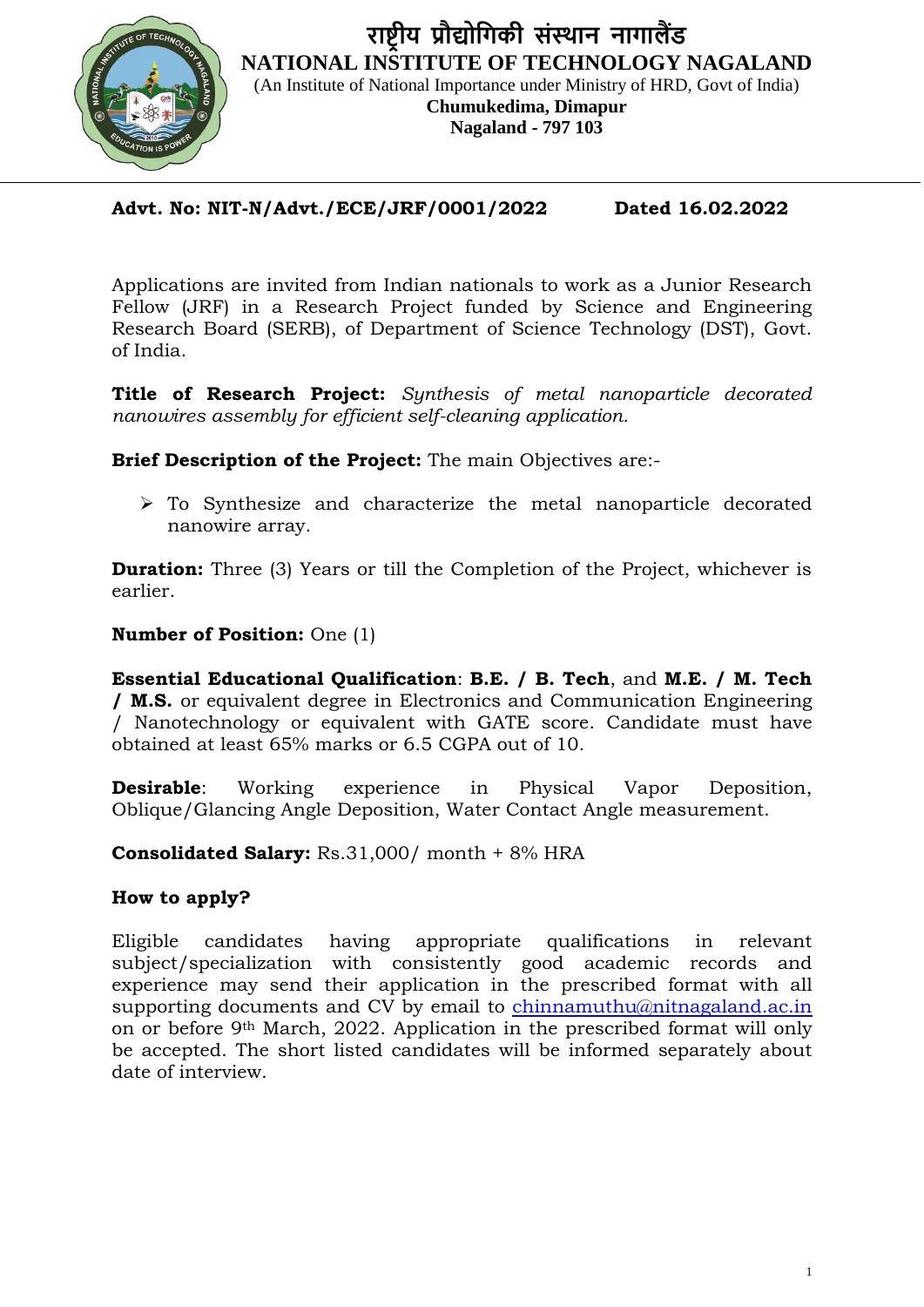## **Terms and Conditions:**

- The appointment is purely temporary on contractual basis which will be renewed every year subject to satisfactory performance.
- Original documents of mark sheets/ degree/certificates/age proof and other testimonials must be presented at the time of interview.
- No TA/DA shall be paid to candidates for attending the Interview.
- PI reserves the right to fill up the post, not to fill up the post or cancel the advertisement in whole or partly without assigning any reason.
- The decision of the Principle Investigator (PI) in this regard will be final.

#### **Short Listed candidate will be notified through Email for the interview.**

**Tentative date of interview:** Between March 18<sup>th</sup> – 25<sup>th</sup>, 2022.

**Venue:** Administrative Block, NIT Nagaland Chumukedima, Dimapur - 797 103

One set of photocopies of all certificates and one passport size self-attested photo are to be produced with the application at the time of Interview. Original certificates shall be shown at the time of Interview for verification.

> **Registrar 16/02/2022**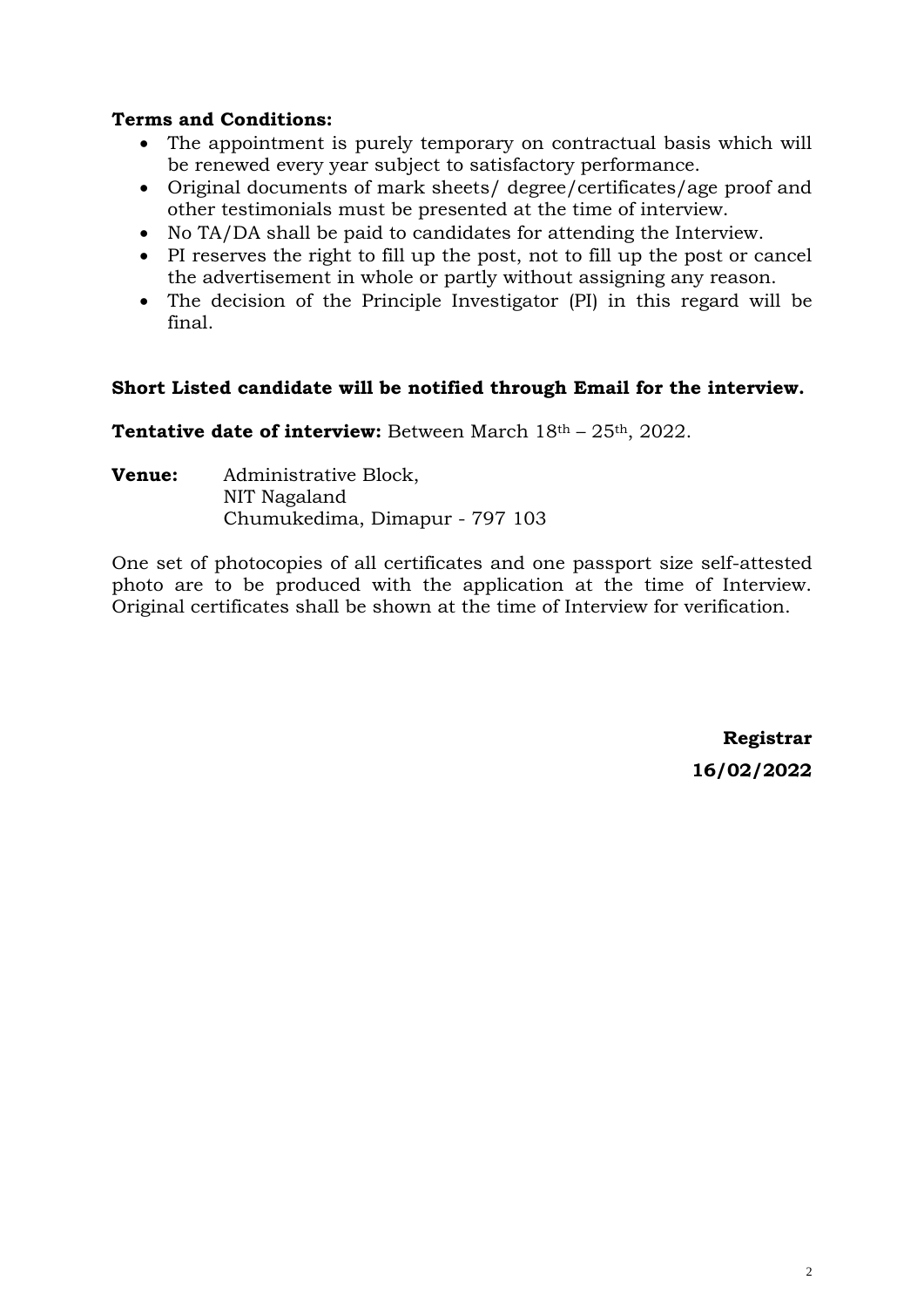

# Advt. No: NIT-N/Advt./ECE/JRF/0001/2022

Dated 16.02.2022

|                                                           | <b>Affix Latest</b><br><b>Color</b><br><b>Passport</b> |  |  |  |  |
|-----------------------------------------------------------|--------------------------------------------------------|--|--|--|--|
|                                                           |                                                        |  |  |  |  |
| <b>Please use BLOCK LETTERS:</b>                          |                                                        |  |  |  |  |
|                                                           |                                                        |  |  |  |  |
| 2. Father's/Husband's Name:Father's/Husband's Nationality |                                                        |  |  |  |  |
| 3. Present Address:                                       |                                                        |  |  |  |  |
|                                                           |                                                        |  |  |  |  |
|                                                           |                                                        |  |  |  |  |
|                                                           |                                                        |  |  |  |  |
|                                                           |                                                        |  |  |  |  |
|                                                           |                                                        |  |  |  |  |
|                                                           |                                                        |  |  |  |  |
|                                                           |                                                        |  |  |  |  |
|                                                           |                                                        |  |  |  |  |
|                                                           |                                                        |  |  |  |  |
|                                                           |                                                        |  |  |  |  |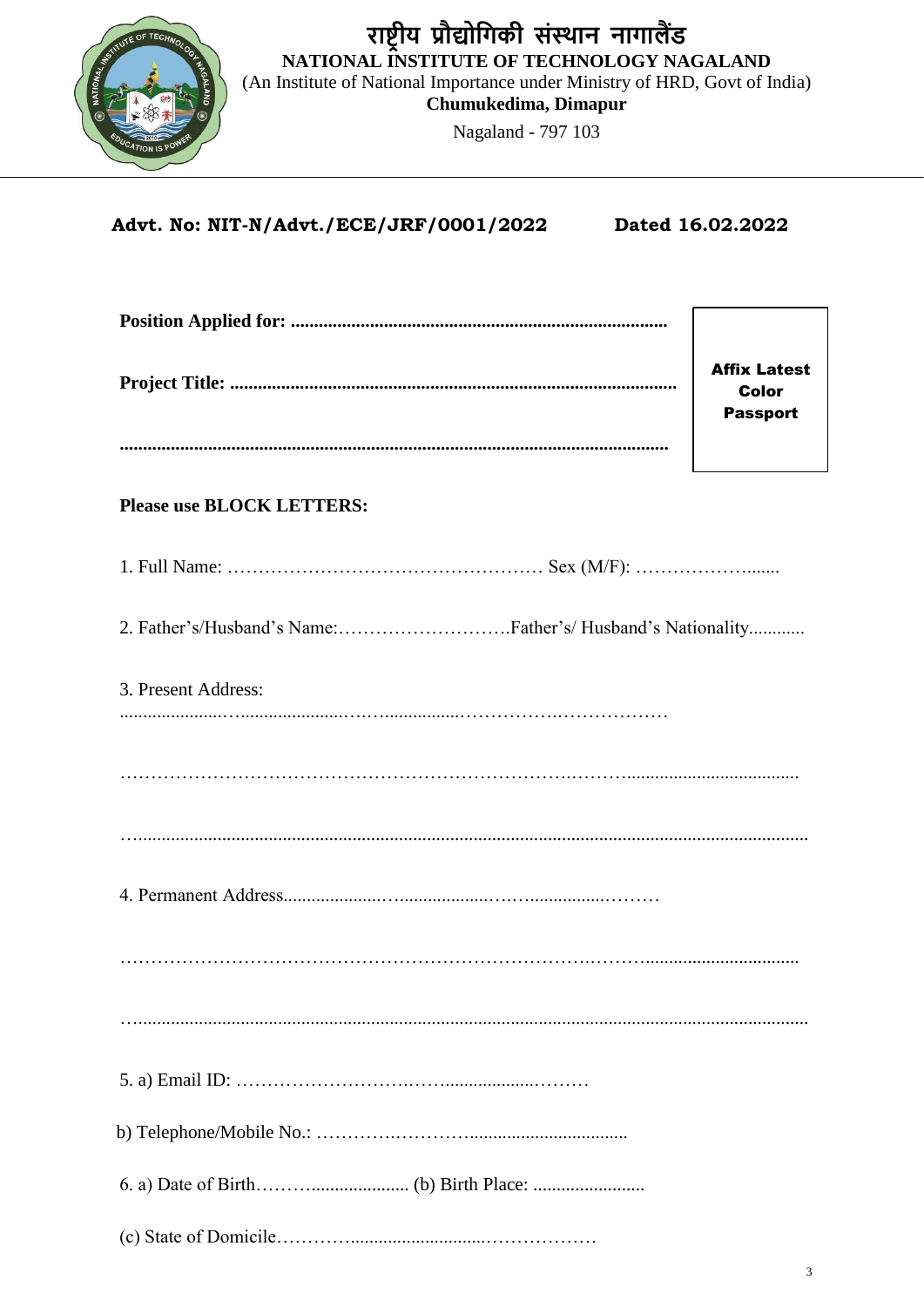7. Citizenship: …..…………………………………………………………………….….

8.\* Do you belong to:(a) Scheduled Caste-Yes/No (b) Scheduled Tribe -Yes/No (c) OBC -Yes/No

9. Academic and Professional Qualifications (From High School onwards): Attach self- attested certificate

| Degree/<br><b>Diploma</b> | Subject | Percentage<br>of Marks<br>or Grade | Name of Univ./<br><b>Institution</b> | <b>Duration</b><br>of Course | <b>Month</b><br>& year<br><b>of</b><br>passing |
|---------------------------|---------|------------------------------------|--------------------------------------|------------------------------|------------------------------------------------|
|                           |         |                                    |                                      |                              |                                                |
|                           |         |                                    |                                      |                              |                                                |
|                           |         |                                    |                                      |                              |                                                |
|                           |         |                                    |                                      |                              |                                                |

10. Publications and Patents: **(Please attach list of publications in SCI journals with** 

## **full references and corresponding with those in the list) (If available)**

(a) No. of Papers (i) Published………………………..(ii) Accepted……………………..…..

(b) No. of Books published………………..............

(c) No. of patents: (i) Filed: ……...........................…….. (ii) Granted: ……........................…

11. Prizes, Honours, Awards, Distinctions, if any: …………………..........…………………

………………………………………………………............................................................…

12. Experience held: (Please attached copy of experience certificate)

| <b>Position</b> | Name of                    | <b>Dates</b> |    | Pay/Wages | <b>Nature of</b> |
|-----------------|----------------------------|--------------|----|-----------|------------------|
|                 | <b>Organization/Agency</b> | <b>From</b>  | To |           | duties           |
|                 |                            |              |    |           |                  |
|                 |                            |              |    |           |                  |
|                 |                            |              |    |           |                  |